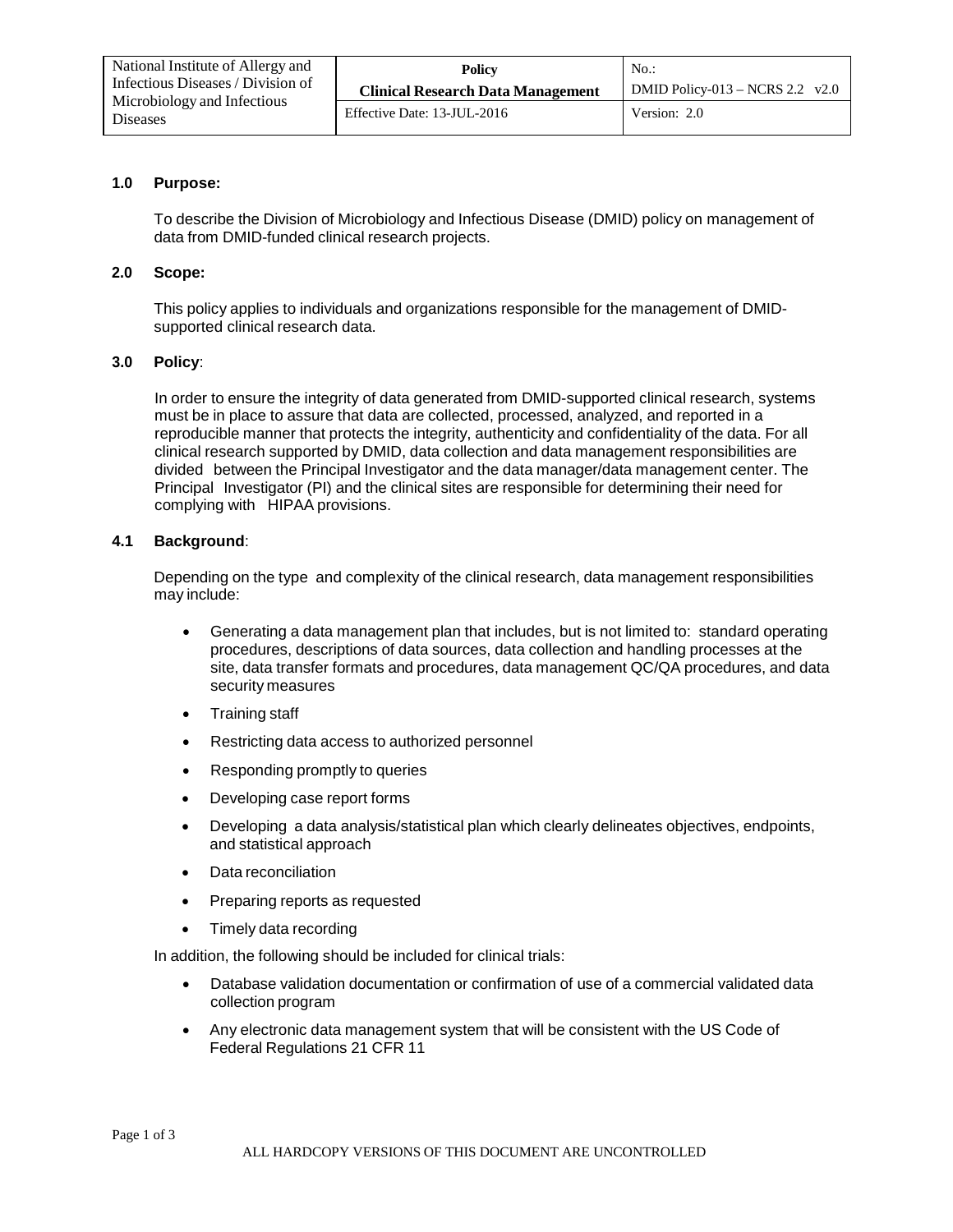| National Institute of Allergy and              | Policy                                   | $No.$ :                           |
|------------------------------------------------|------------------------------------------|-----------------------------------|
| Infectious Diseases / Division of              | <b>Clinical Research Data Management</b> | DMID Policy-013 – NCRS 2.2 $v2.0$ |
| Microbiology and Infectious<br><b>Diseases</b> | Effective Date: 13-JUL-2016              | Version: 2.0                      |

- Data managers collaborate with the study statistician in the development of the analysis plan
- Transfer upon request databases and documents needed to recreate the analysis to DMID or pharmaceutical partners.

### **Definitions**:

**Clinical Research**: NIAID human subjects term indicating research conducted on human subjects or on material of human origin that can be personally identified. Policy covers large and smallscale, exploratory, and observational studies. There are three types: Patient-oriented research (investigators directly interact with study participants); epidemiologic and behavioral studies; outcomes and health services research. This term applies to both clinical trials and clinical studies.

**Clinical Trial**: A research study in which one or more human subjects are prospectively assigned to one or more interventions (which may include placebo or other control) to evaluate the effects of those interventions on health-related biomedical or behavioral outcomes.

**Clinical Study**: Clinical research that does not meet the definition of a clinical trial.

**Data:** A piece of information acquired by observation, measurement, or experiment and used as a basis for calculation or reference.

**Data Coordinating Center:** An entity responsible for providing data coordinating services for one or more clinical research projects.

**Human Subjects Research**: A systematic investigation designed to develop or contribute to generalizable knowledge that involves a living individual(s) about whom an investigator obtains data through intervention or interaction with the individual or involve identifiable private information.

**5.0 Responsibilities**: refer to policy section 3.0 and 4.0

#### . **6.0 References:**

Health Insurance Portability and [Accountability](https://www.hhs.gov/hipaa/index.html) Act of 1996 (HIPAA)

International Conference on [Harmonisaton](https://database.ich.org/sites/default/files/E2A_Guideline.pdf) (ICH) E-2A: Clinical Safety Data Management: [Definitions](http://www.ich.org/fileadmin/Public_Web_Site/ICH_Products/Guidelines/Efficacy/E2A/Step4/E2A_Guideline.pdf) and Standards for Expedited Reporting

International Conference on [Harmonisation](http://www.ema.europa.eu/docs/en_GB/document_library/Scientific_guideline/2009/09/WC500002729.pdf) (ICH) M-5: Data Elements and Standards for Drug **[Dictionaries](https://database.ich.org/sites/default/files/E2A_Guideline.pdf)** 

NIAID OMB Clearances and Clinical [Exemptions](https://inside.niaid.nih.gov/budget-funding/omb-clearances-clinical-exemptions-sop)

NIH Clinical [Research](http://privacyruleandresearch.nih.gov/clin_research.asp) and the HIPAA Privacy Rule

[Privacy](http://www.justice.gov/opcl/privstat.htm) Act of 1974